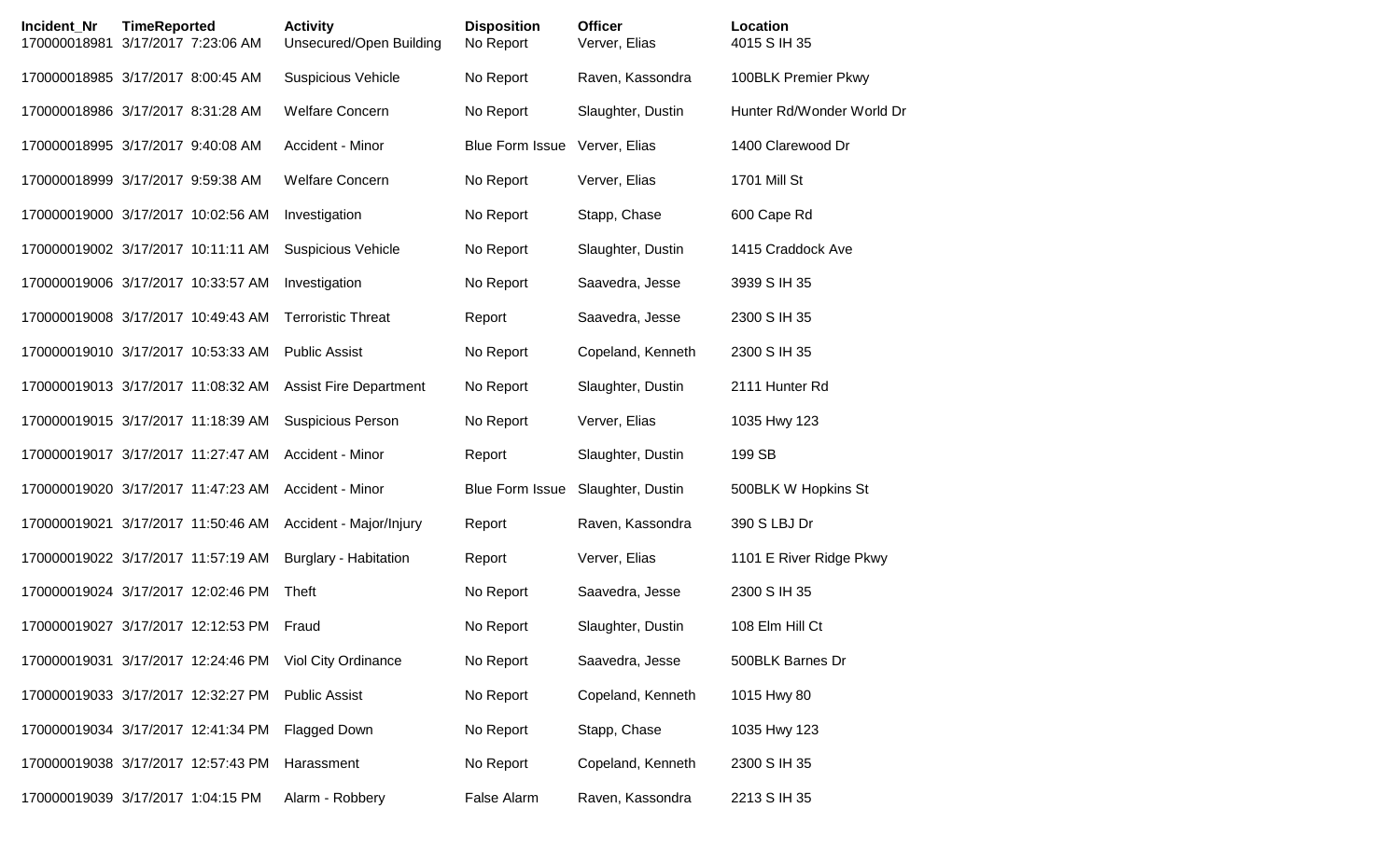| 170000019046 3/17/2017 1:29:04 PM |  | Harassment                   | No Report              | Verver, Elias     | 1951 Aquarena Springs Dr      |
|-----------------------------------|--|------------------------------|------------------------|-------------------|-------------------------------|
| 170000019047 3/17/2017 1:30:57 PM |  | <b>Suspicious Person</b>     | No Report              | Saavedra, Jesse   | W Access Rd/Hwy 123           |
| 170000019053 3/17/2017 1:33:37 PM |  | Accident - Minor             | Report                 | Copeland, Kenneth | 700BLK Aquarena Springs Dr    |
| 170000019049 3/17/2017 1:34:50 PM |  | Accident - Minor             | <b>Blue Form Issue</b> | Raven, Kassondra  | 1103 Hwy 80                   |
| 170000019050 3/17/2017 1:35:55 PM |  | Attempt to Locate            | No Report              |                   | 201 NB                        |
| 170000019054 3/17/2017 1:58:08 PM |  | Burglary - Vehicle           | No Report              | Saavedra, Jesse   | 1350 Sadler Dr                |
| 170000019062 3/17/2017 2:28:47 PM |  | <b>Suspicious Vehicle</b>    | Arrest                 | Raven, Kassondra  | 1975 Aquarena Springs Dr      |
| 170000019064 3/17/2017 2:35:03 PM |  | Theft                        | Report                 | Saavedra, Jesse   | 1506 S IH 35                  |
| 170000019066 3/17/2017 2:56:12 PM |  | Investigation                | No Report              | Aubry, Patrick    | 1108 W Mccarty Ln             |
| 170000019068 3/17/2017 3:09:54 PM |  | Attempt to Locate            | No Contact             | Stapp, Chase      | Hwy 21/Hwy 80                 |
| 170000019070 3/17/2017 3:13:53 PM |  | Disturbance - Phys/Fight     | No Report              | Raven, Kassondra  | 204 NB                        |
| 170000019072 3/17/2017 3:32:14 PM |  | <b>Burglary - Habitation</b> | No Report              | Raven, Kassondra  | 131 Rush Haven                |
| 170000019080 3/17/2017 4:27:02 PM |  | Disturbance - Verbal         | No Report              | Moreno, Jonathan  | 930 N IH 35                   |
| 170000019083 3/17/2017 4:34:10 PM |  | <b>Criminal Trespass</b>     | Warning                | Moreno, Jonathan  | 1202 S IH 35                  |
| 170000019084 3/17/2017 4:34:37 PM |  | Investigation                | No Report              | Copeland, Kenneth | 2520 Hunter Rd                |
| 170000019086 3/17/2017 4:46:13 PM |  | Attempt to Locate            | No Report              |                   | E Access Rd/Hwy 123           |
| 170000019088 3/17/2017 5:05:31 PM |  | <b>Criminal Mischief</b>     | Report                 | Moreno, Jonathan  | 1610 N IH 35                  |
| 170000019089 3/17/2017 5:07:45 PM |  | Accident - Minor             | Report                 | Sarver, Stephen   | 523 S Guadalupe St            |
| 170000019094 3/17/2017 5:28:06 PM |  | <b>Public Assist</b>         | No Report              | Duckworth, Daniel | 1913 Ramona Cir               |
| 170000019095 3/17/2017 5:37:36 PM |  | Attempt to Locate            | No Report              |                   | Aquarena Springs Dr/Bobcat Dr |
| 170000019098 3/17/2017 5:48:32 PM |  | Investigation                | No Report              | Aubry, Patrick    | 2300 S IH 35                  |
| 170000019099 3/17/2017 5:51:59 PM |  | Investigation                | No Report              | Hartman, Ryan     | 2300 S IH 35                  |
| 170000019100 3/17/2017 6:01:54 PM |  | Flagged Down                 | No Report              | Cope, John        | 555 Cheatham St               |
| 170000019102 3/17/2017 6:13:55 PM |  | Discharged Firearm           | No Report              | Cope, John        | 1250 N IH 35                  |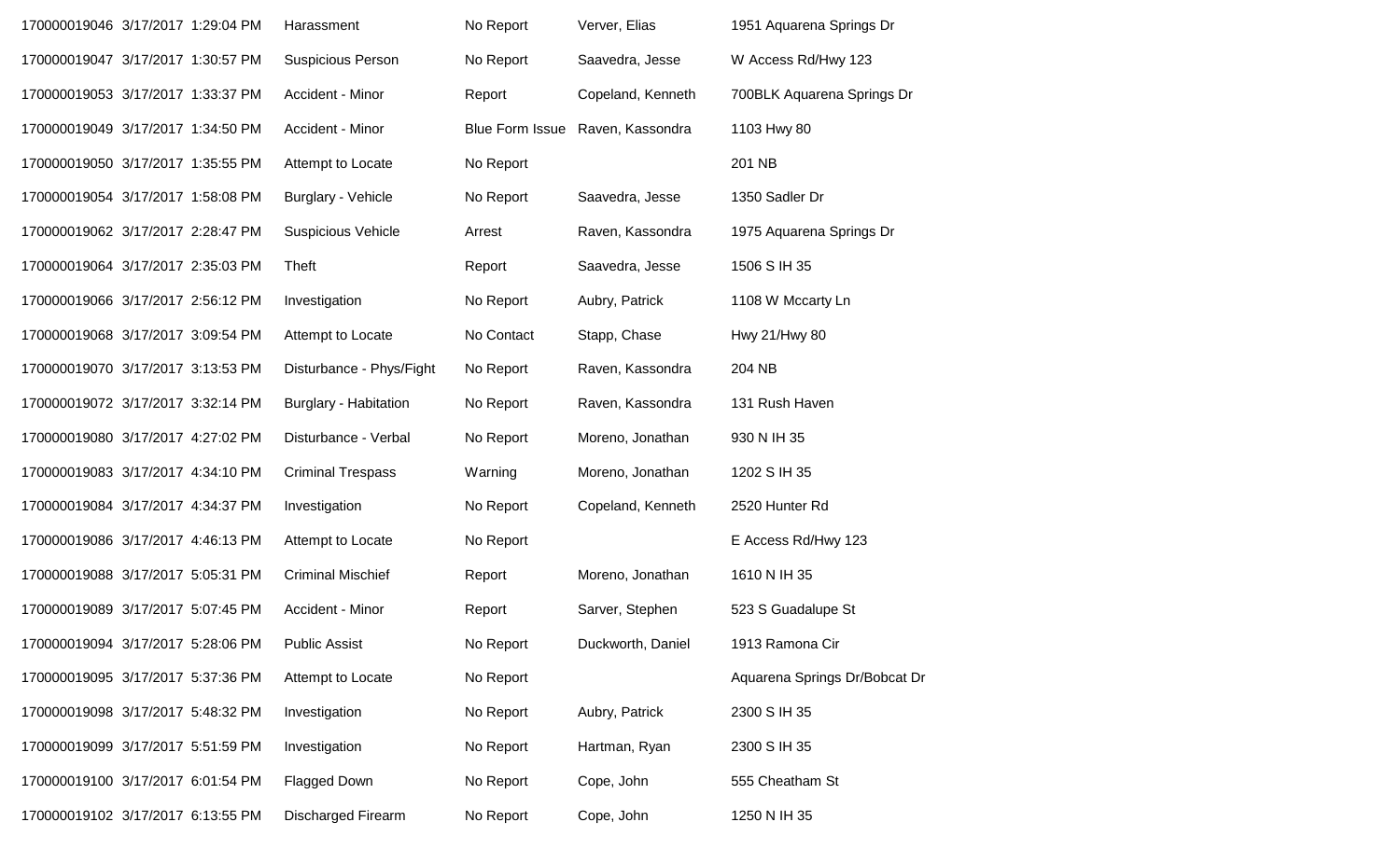| 170000019103 3/17/2017 6:24:33 PM |  | Fraud                     | No Report                  | Beller, Paul                     | 2300 S IH 35             |
|-----------------------------------|--|---------------------------|----------------------------|----------------------------------|--------------------------|
| 170000019111 3/17/2017 6:57:59 PM |  | Investigation             | No Report                  | Hartman, Ryan                    | 2300 S IH 35             |
| 170000019121 3/17/2017 7:04:03 PM |  | Accident - Minor          | Blue Form Issue Cope, John |                                  | 200blk Charles Austin Dr |
| 170000019113 3/17/2017 7:10:17 PM |  | Investigation             | No Report                  | Moreno, Jonathan                 | 805 Sturgeon Dr          |
| 170000019116 3/17/2017 7:32:29 PM |  | Disturbance - Phys/Fight  | No Report                  | Moreno, Jonathan                 | 1703 N IH 35             |
| 170000019117 3/17/2017 7:33:21 PM |  | <b>Welfare Concern</b>    | No Report                  | Duckworth, Daniel                | 707 Bracewood Cir        |
| 170000019118 3/17/2017 7:38:55 PM |  | Attempt to Locate         | No Report                  |                                  | 210 SB                   |
| 170000019119 3/17/2017 7:43:32 PM |  | Attempt to Locate         | No Report                  |                                  | 199 NB                   |
| 170000019120 3/17/2017 7:49:00 PM |  | <b>Suspicious Vehicle</b> | No Report                  | Moreno, Jonathan                 | 1207 S IH 35             |
| 170000019123 3/17/2017 8:00:14 PM |  | Theft                     | No Report                  | Stephens, Paul                   | 4015 S IH 35             |
| 170000019124 3/17/2017 8:01:42 PM |  | <b>Public Assist</b>      | No Report                  | Pierce, Basil                    | 3936 S IH 35             |
| 170000019126 3/17/2017 8:09:07 PM |  | Supplement                | No Report                  | Beller, Paul                     | 2300 S IH 35             |
| 170000019130 3/17/2017 8:45:02 PM |  | Attempt to Locate         | Ref oth Agncy              |                                  | 205 NB                   |
| 170000019131 3/17/2017 8:56:50 PM |  | <b>Criminal Trespass</b>  | No Report                  | Moreno, Jonathan                 | 1004 N IH 35             |
| 170000019132 3/17/2017 8:59:10 PM |  | <b>Barking Dog</b>        | No Report                  | Tureaud, Benjamin                | 1000blk Barbara Dr       |
| 170000019135 3/17/2017 9:05:06 PM |  | Suicidal Person           | No Report                  | Cyrus, Lance                     | 1654 Post Rd             |
| 170000019138 3/17/2017 9:10:33 PM |  | Accident - Minor          |                            | Blue Form Issue Moreno, Jonathan | 913 N IH 35              |
| 170000019139 3/17/2017 9:12:25 PM |  | Assault                   | Verbal Warning             | Moreno, Jonathan                 | 242 N LBJ Dr             |
| 170000019140 3/17/2017 9:13:55 PM |  | <b>Theft</b>              | No Report                  | Moreno, Jonathan                 | 200 W Hopkins St         |
| 170000019143 3/17/2017 9:22:28 PM |  | Attempt to Locate         | No Contact                 | Moreno, Jonathan                 | 217 E Hopkins St         |
| 170000019145 3/17/2017 9:33:02 PM |  | Accident - Minor          | <b>Blue Form Issue</b>     |                                  | Rio Vista St/W Access Rd |
| 170000019146 3/17/2017 9:38:43 PM |  | <b>Public Assist</b>      | Cancelled                  |                                  | 817 Chestnut St          |
| 170000019149 3/17/2017 9:46:55 PM |  | <b>Terroristic Threat</b> | No Report                  | Moreno, Jonathan                 | 208 North Fork Rd        |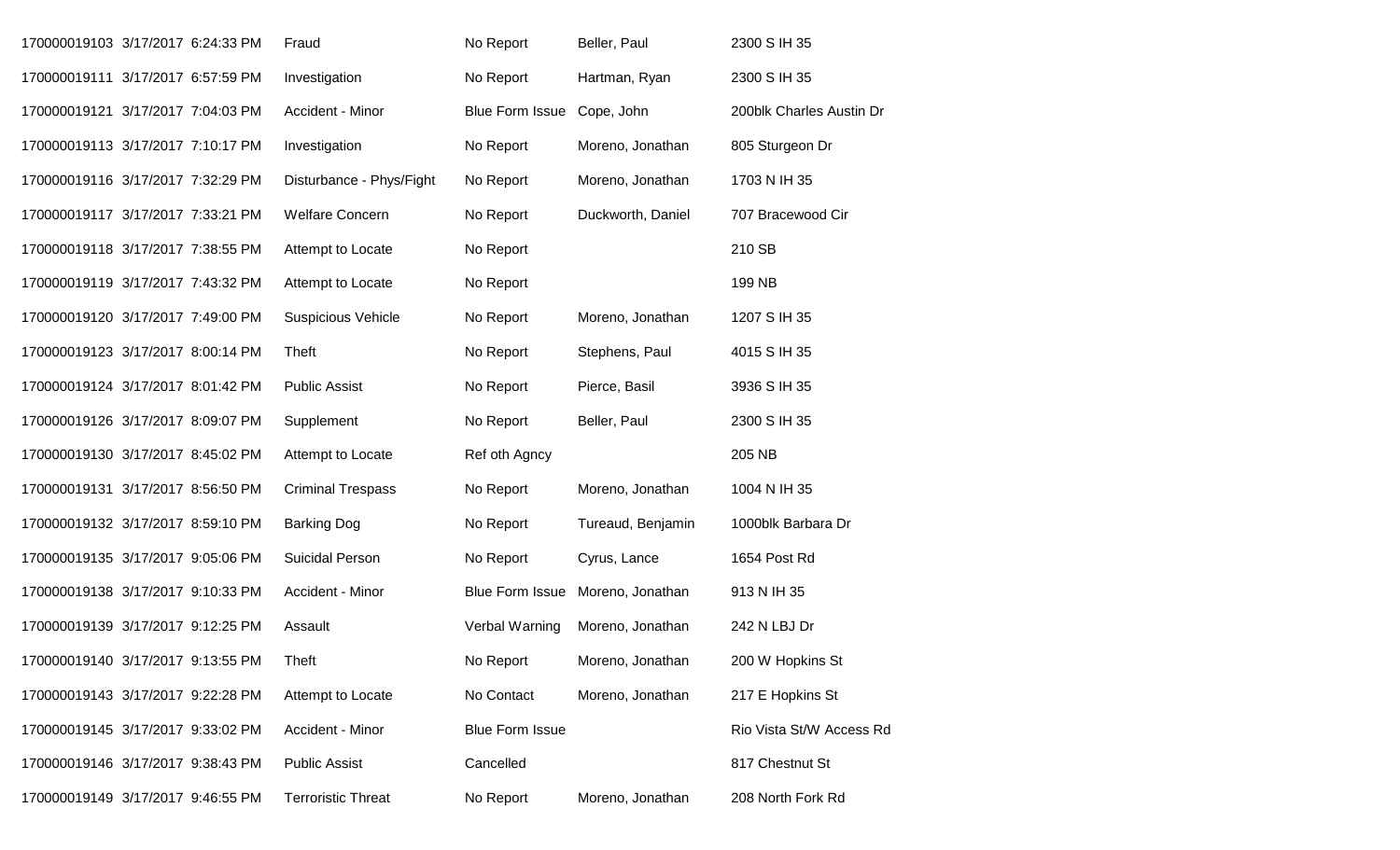| 170000019150 3/17/2017 9:48:00 PM  |  | Attempt to Locate               | No Report              |                                   | 201 NB                   |
|------------------------------------|--|---------------------------------|------------------------|-----------------------------------|--------------------------|
| 170000019151 3/17/2017 9:51:42 PM  |  | Accident - Hit and Run          |                        | Blue Form Issue Duckworth, Daniel | E Holland St/Chestnut St |
| 170000019152 3/17/2017 9:52:53 PM  |  | Attempt to Locate               | No Report              |                                   | 210 SB                   |
| 170000019155 3/17/2017 10:16:01 PM |  | <b>Suspicious Circumstances</b> | No Report              | Pierce, Basil                     | 512 Craddock Ave         |
| 170000019161 3/17/2017 10:31:17 PM |  | <b>Public Assist</b>            | No Report              | Cyrus, Lance                      | Lime Kiln Rd/Post Rd     |
| 170000019163 3/17/2017 10:33:42 PM |  | Disturbance - Noise             | Unfounded              | Moreno, Jonathan                  | 157 Preston Trl          |
| 170000019164 3/17/2017 10:37:47 PM |  | Attempt to Locate               | No Report              | Sarver, Stephen                   | 198 NB                   |
| 170000019171 3/17/2017 11:05:04 PM |  | Attempt to Locate               | No Report              |                                   | 208 SB                   |
| 170000019174 3/17/2017 11:11:17 PM |  | Viol City Ordinance             | Verbal Warning         | McGee, Miranda                    | 170 Charles Austin Dr    |
| 170000019179 3/17/2017 11:17:16 PM |  | Attempt to Locate               | No Contact             | Moreno, Jonathan                  | 210 SB                   |
| 170000019184 3/17/2017 11:40:35 PM |  | <b>Viol City Ordinance</b>      | Verbal Warning         | Pierce, Basil                     | 555 Cheatham St          |
| 170000019185 3/17/2017 11:46:22 PM |  | <b>Assist Outside Agency</b>    | No Report              | Tureaud, Benjamin                 | 3822 Hunter Rd           |
| 170000019186 3/17/2017 11:47:35 PM |  | Disturbance - Phys/Fight        | Arrest                 | McGee, Miranda                    | 220 Ellis St             |
| 170000019187 3/17/2017 11:53:11 PM |  | Viol City Ordinance             | Verbal Warning         | Hartman, Ryan                     | 150 S LBJ Dr             |
| 170000019188 3/17/2017 11:57:49 PM |  | Attempt to Locate               | No Report              |                                   | 210 SB                   |
| 170000019194 3/18/2017 12:11:16 AM |  | Viol City Ordinance             | <b>Citation Issued</b> | Hartman, Ryan                     | 138 S LBJ Dr             |
| 170000019195 3/18/2017 12:14:53 AM |  | <b>Suspicious Vehicle</b>       | No Report              | Seals, Bradley                    | 5101 S IH 35             |
| 170000019199 3/18/2017 12:26:49 AM |  | Attempt to Locate               | Cancelled              |                                   | Monterrey St/Cape Rd     |
| 170000019200 3/18/2017 12:34:32 AM |  | Solicitors                      | No Contact             | Hartman, Ryan                     | 120 E San Antonio St     |
| 170000019202 3/18/2017 12:39:50 AM |  | <b>Civil Matter</b>             | No Report              | Cope, John                        | 1640 Aquarena Springs Dr |
| 170000019203 3/18/2017 12:43:05 AM |  | <b>Public Intoxication</b>      | No Report              | Seals, Bradley                    | 139 E Hopkins St         |
| 170000019204 3/18/2017 12:45:41 AM |  | Driving While Intoxicated       | Arrest                 | Cyrus, Lance                      | 419 Riverside Dr         |
| 170000019205 3/18/2017 12:46:24 AM |  | Investigation                   | No Report              | Tureaud, Benjamin                 | 1701 N IH 35             |
| 170000019208 3/18/2017 12:57:36 AM |  | Disturbance - Noise             | Unfounded              | Duckworth, Daniel                 | 1410 N LBJ Dr            |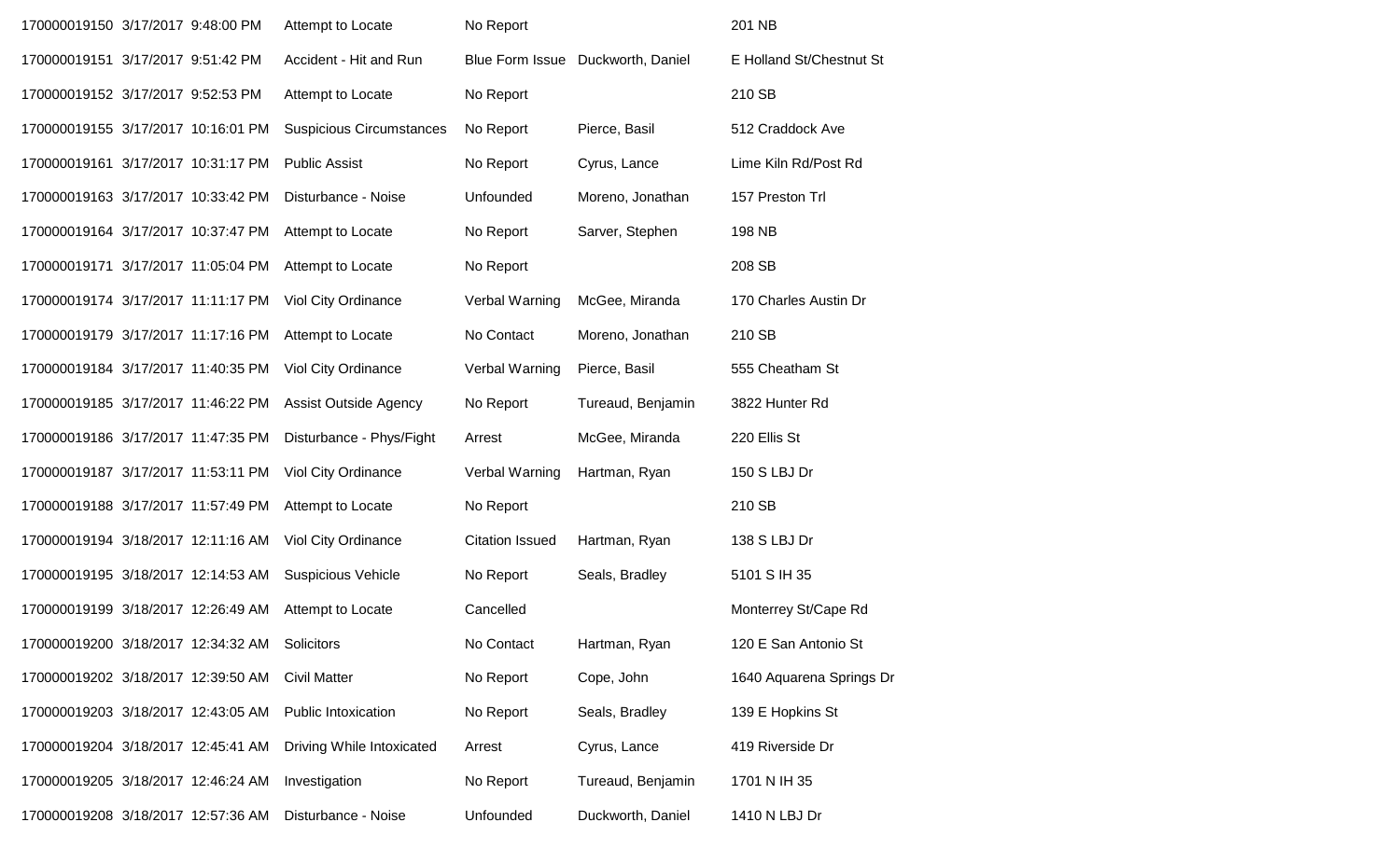| 170000019209 3/18/2017 1:01:57 AM |  | Viol City Ordinance      | Verbal Warning         | Fischer, Vincent   | 114 E Hutchison St            |
|-----------------------------------|--|--------------------------|------------------------|--------------------|-------------------------------|
| 170000019210 3/18/2017 1:06:18 AM |  | Disturbance - Verbal     | No Report              | Moreno, Jonathan   | 198 Alhambra Dr               |
| 170000019213 3/18/2017 1:13:41 AM |  | Disturbance - Verbal     | No Report              | Cyrus, Lance       | 1025 Field St                 |
| 170000019214 3/18/2017 1:15:26 AM |  | <b>Alcohol Violation</b> | Verbal Warning         | Fischer, Vincent   | 120 E San Antonio St          |
| 170000019215 3/18/2017 1:17:20 AM |  | <b>Foot Patrol</b>       | No Report              | Seals, Bradley     |                               |
| 170000019216 3/18/2017 1:20:34 AM |  | Disturbance - Phys/Fight | Arrest                 | Almendarez, Ramiro | 126 S Guadalupe St            |
| 170000019217 3/18/2017 1:20:41 AM |  | Pedestrian Stop          | Verbal Warning         | Hartman, Ryan      | 100 W Hopkins St              |
| 170000019221 3/18/2017 1:34:18 AM |  | Disturbance - Verbal     | No Report              | Fischer, Vincent   | 100 N Guadalupe St            |
| 170000019222 3/18/2017 1:38:10 AM |  | Attempt to Locate        | Verbal Warning         | Moreno, Jonathan   | 206 SB                        |
| 170000019224 3/18/2017 1:48:22 AM |  | Pedestrian Stop          | Verbal Warning         | Fischer, Vincent   | 100 N Guadalupe St            |
| 170000019225 3/18/2017 1:48:46 AM |  | Disturbance - Phys/Fight | No Report              | Almendarez, Ramiro | 194 S Guadalupe St            |
| 170000019228 3/18/2017 1:54:31 AM |  | Disturbance - Noise      | Ignore                 |                    | 1410 N LBJ Dr                 |
| 170000019229 3/18/2017 1:57:06 AM |  | Viol City Ordinance      | <b>Citation Issued</b> | Hartman, Ryan      | W San Antonio St/Guadalupe St |
| 170000019230 3/18/2017 2:03:12 AM |  | Disturbance - Verbal     | No Report              | Tureaud, Benjamin  | 207 Third St                  |
| 170000019231 3/18/2017 2:10:00 AM |  | Pedestrian Stop          | Verbal Warning         | Cope, John         | 100 W Hopkins St              |
| 170000019233 3/18/2017 2:12:03 AM |  | Disturbance - Phys/Fight | No Report              | Almendarez, Ramiro | 141 E Hopkins St              |
| 170000019235 3/18/2017 2:23:10 AM |  | Attempt to Locate        | Verbal Warning         | Cope, John         | N Guadalupe St/Hutchison St   |
| 170000019236 3/18/2017 2:25:09 AM |  | <b>Suspicious Person</b> | No Report              | Tureaud, Benjamin  | Lockhart St/Uhland Rd         |
| 170000019237 3/18/2017 2:26:58 AM |  | Assault - Aggravated     | No Report              | Seals, Bradley     | 2300 S IH 35                  |
| 170000019238 3/18/2017 2:29:28 AM |  | <b>Public Assist</b>     | No Report              | Duckworth, Daniel  | 902 Burleson St               |
| 170000019239 3/18/2017 2:30:18 AM |  | Theft                    | <b>Citation Issued</b> | Seals, Bradley     | 339 N Guadalupe St            |
| 170000019240 3/18/2017 2:30:37 AM |  | Disturbance - Verbal     | No Report              | Fischer, Vincent   | 200 W Hopkins St              |
| 170000019242 3/18/2017 2:38:05 AM |  | Suspicious Person        | No Report              | Contreras, Ysidro  | 231 N Guadalupe St            |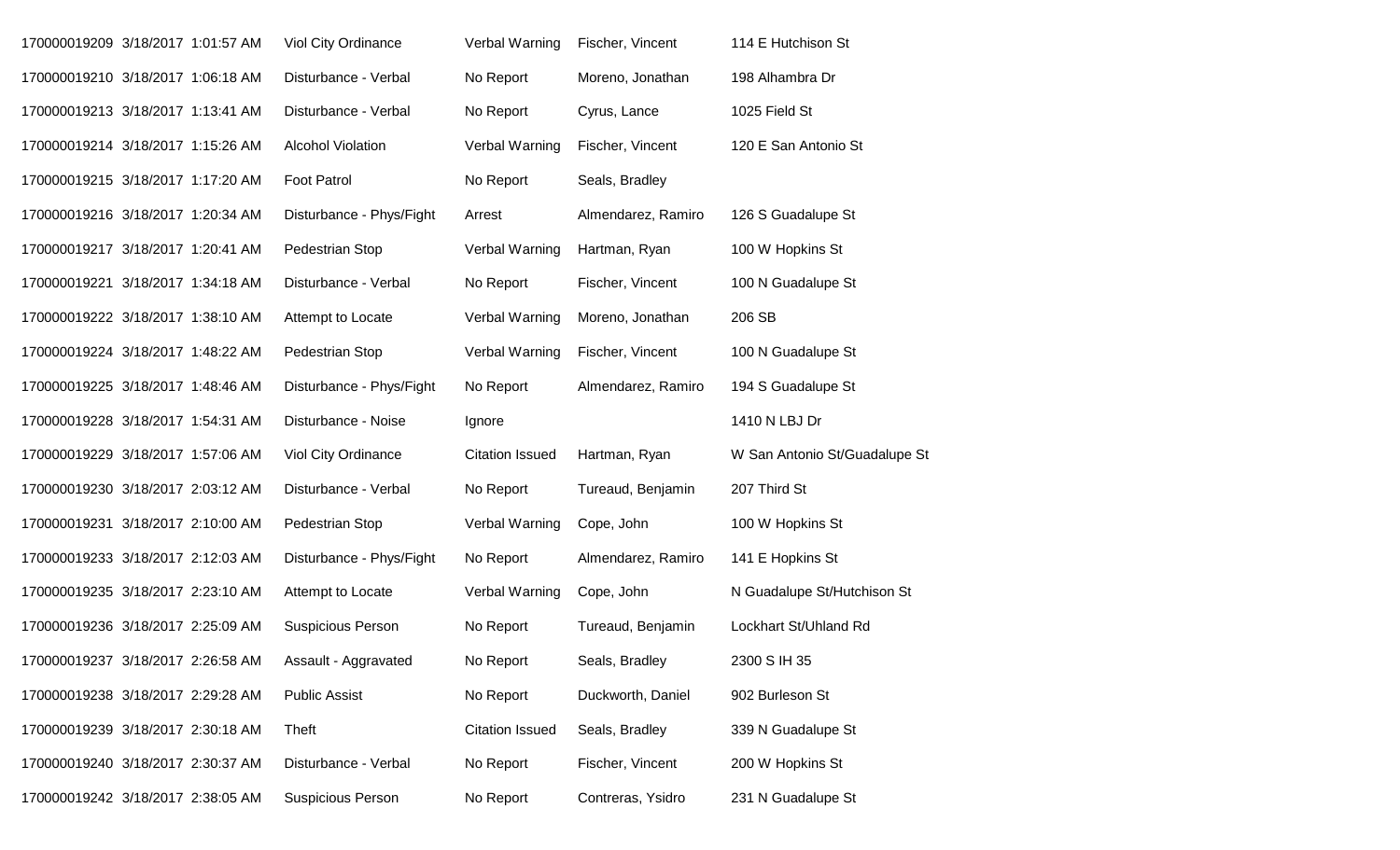| 170000019245 3/18/2017 2:43:15 AM | Disturbance - Noise        | Verbal Warning | Tureaud, Benjamin                    | 201 Telluride St               |
|-----------------------------------|----------------------------|----------------|--------------------------------------|--------------------------------|
| 170000019246 3/18/2017 2:50:27 AM | Suspicious Person          | No Report      | Pierce, Basil                        | W Hutchison St/N Guadalupe St  |
| 170000019247 3/18/2017 2:51:47 AM | <b>Suspicious Vehicle</b>  | No Report      | McGee, Miranda                       | 201 Lacey Ln                   |
| 170000019248 3/18/2017 2:53:07 AM | Investigation              | No Report      | Hartman, Ryan                        | 1307 Uhland Rd                 |
| 170000019251 3/18/2017 3:03:42 AM | Disturbance - Verbal       | No Report      | Moreno, Jonathan                     | 1701 Mill St                   |
| 170000019253 3/18/2017 3:15:32 AM | <b>Assist EMS</b>          | No Report      | McGee, Miranda                       | 1301 Wonder World Dr           |
| 170000019254 3/18/2017 3:18:09 AM | Disturbance - Noise        | Unfounded      | Cyrus, Lance                         | 419 Riverside Dr               |
| 170000019255 3/18/2017 3:24:38 AM | Disturbance - Phys/Fight   | No Report      | Tureaud, Benjamin                    | 106 Riviera St                 |
| 170000019256 3/18/2017 3:24:55 AM | <b>Welfare Concern</b>     | Arrest         | Tureaud, Benjamin                    | 179 S LBJ Dr                   |
| 170000019257 3/18/2017 3:27:01 AM | Suicidal Person            | No Contact     | McGee, Miranda                       | 716 N IH 35                    |
| 170000019258 3/18/2017 3:44:30 AM | Disturbance - Verbal       | No Report      | Moreno, Jonathan                     | 120 Horse Shoe Bend Rd         |
| 170000019259 3/18/2017 3:45:49 AM | Disturbance - Noise        | No Report      | Pierce, Basil                        | 300blk W Hutchison St          |
| 170000019260 3/18/2017 3:53:34 AM | <b>Public Intoxication</b> | Arrest         | Pierce, Basil                        | 1307 Uhland Rd                 |
| 170000019262 3/18/2017 4:04:33 AM | Disturbance - Phys/Fight   | No Report      | Moreno, Jonathan                     | 1655 Mill St                   |
| 170000019264 3/18/2017 5:06:24 AM | Attempt to Locate          | No Report      |                                      | 1200 Hwy 80                    |
| 170000019265 3/18/2017 5:16:21 AM | Suspicious Person          | No Report      | Cyrus, Lance                         | 1415 Craddock Ave              |
| 170000019269 3/18/2017 5:45:46 AM | Disturbance - Verbal       | No Report      | Seals, Bradley                       | 815 N IH 35                    |
| 170000019270 3/18/2017 6:20:24 AM | Accident - Major/Injury    | Report         | Pierce, Basil                        | 1000blk W Hopkins St           |
| 170000019273 3/18/2017 7:14:29 AM | <b>Public Assist</b>       | No Report      | Raven, Kassondra                     | 3939 S IH 35                   |
| 170000019274 3/18/2017 7:31:04 AM | <b>Welfare Concern</b>     | Cancelled      | Slaughter, Dustin                    | Moore St/W Hutchison St        |
| 170000019275 3/18/2017 7:37:34 AM | Disturbance - Phys/Fight   | Report         | Marroquin, Christopher 707 Easton Dr |                                |
| 170000019278 3/18/2017 8:33:52 AM | <b>Criminal Mischief</b>   | No Report      | Marroquin, Christopher 3209 N IH 35  |                                |
| 170000019279 3/18/2017 8:51:55 AM | Attempt to Locate          | No Report      |                                      | Old Ranch Road 12/W Holland St |
| 170000019281 3/18/2017 9:06:51 AM | <b>Welfare Concern</b>     | Ignore         |                                      | 210 SB                         |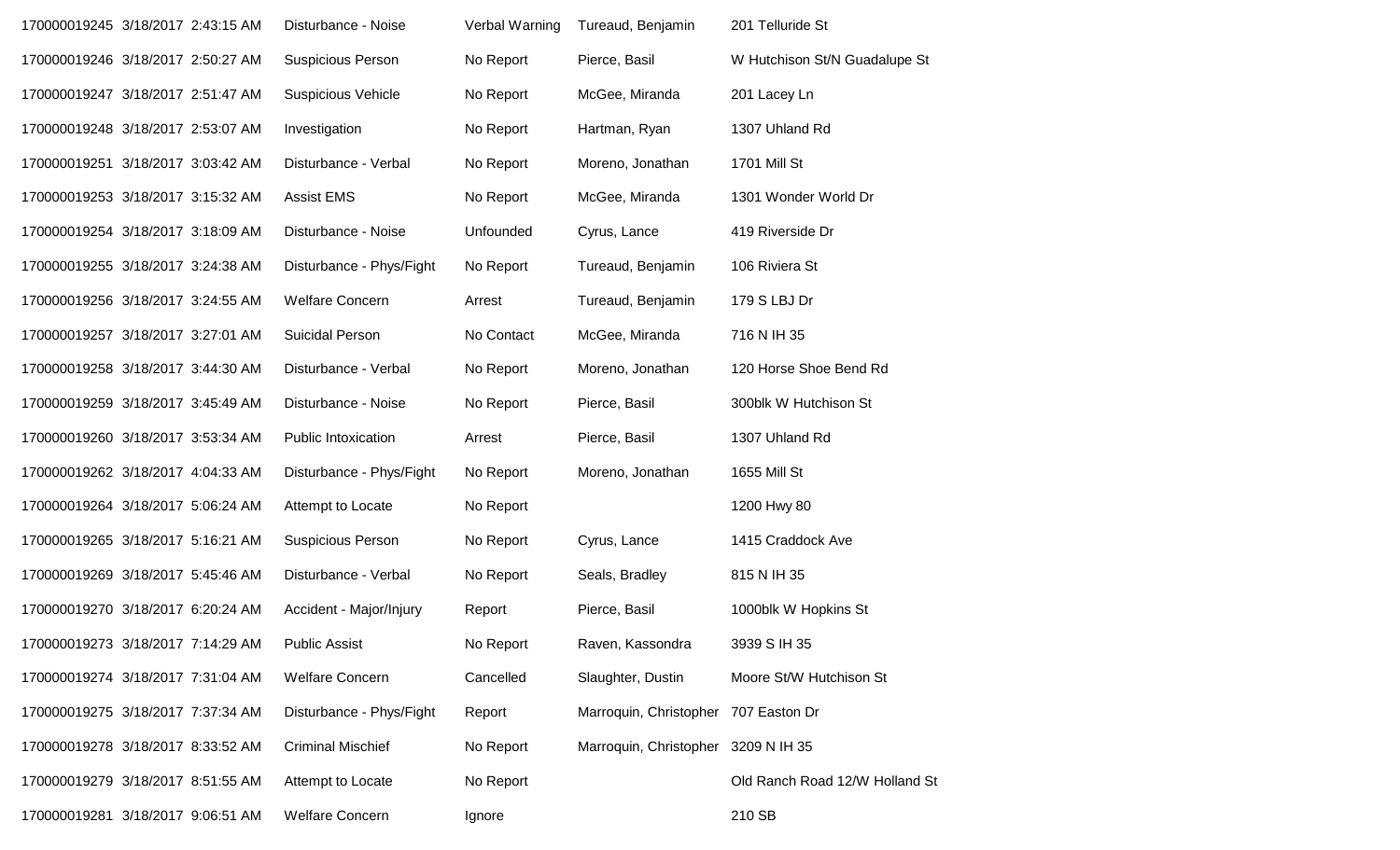| 170000019284 3/18/2017 9:26:07 AM  |  | Investigation               | No Report              | Raven, Kassondra                   | 1509 Belvin St              |
|------------------------------------|--|-----------------------------|------------------------|------------------------------------|-----------------------------|
| 170000019285 3/18/2017 9:49:58 AM  |  | Disturbance - Verbal        | No Report              | Slaughter, Dustin                  | W Hopkins St/N Mitchell Ave |
| 170000019289 3/18/2017 10:19:07 AM |  | Theft                       | <b>Citation Issued</b> | Slaughter, Dustin                  | 639 E Hopkins St            |
| 170000019291 3/18/2017 10:43:29 AM |  | Theft                       | <b>Citation Issued</b> | Copeland, Kenneth                  | 641 E Hopkins St            |
| 170000019292 3/18/2017 10:52:06 AM |  | Disturbance - Verbal        | No Report              | Marroquin, Christopher             | 1261 W San Antonio St       |
| 170000019293 3/18/2017 11:27:23 AM |  | Investigation               | No Report              | Marroquin, Christopher             | 1250 Sadler Dr              |
| 170000019294 3/18/2017 11:28:05 AM |  | Accident - Major/Injury     | Report                 | Raven, Kassondra                   | 204 Sb35 IH                 |
| 170000019297 3/18/2017 11:54:15 AM |  | Attempt to Locate           | No Contact             | Slaughter, Dustin                  | 199 NB                      |
| 170000019298 3/18/2017 12:06:06 PM |  | Runaway - Recover           | Report                 | Stephens, Paul                     | 1801 S IH 35                |
| 170000019310 3/18/2017 1:30:55 PM  |  | Attempt to Locate           | No Report              |                                    | 210 SB                      |
| 170000019311 3/18/2017 1:34:53 PM  |  | Attempt to Locate           | No Report              | Marroquin, Christopher             | Post Rd/Lime Kiln Rd        |
| 170000019312 3/18/2017 1:43:56 PM  |  | Accident - Minor            | <b>Blue Form Issue</b> | Raven, Kassondra                   | 221 Ellis St                |
| 170000019316 3/18/2017 1:57:13 PM  |  | <b>Welfare Concern</b>      | No Report              | Copeland, Kenneth                  | 1654 Post Rd                |
| 170000019317 3/18/2017 2:01:46 PM  |  | Theft                       | No Report              | Marroquin, Christopher             | 1015 Hwy 80                 |
| 170000019323 3/18/2017 2:49:04 PM  |  | <b>Suspicious Person</b>    | No Report              | Marroquin, Christopher             | 1004 N IH 35                |
| 170000019325 3/18/2017 2:54:54 PM  |  | Theft                       | No Report              | Stephens, Paul                     | 3943 S IH 35                |
| 170000019328 3/18/2017 3:06:01 PM  |  | <b>Suspicious Person</b>    | No Report              | Saavedra, Jesse                    | 338 S Guadalupe St          |
| 170000019329 3/18/2017 3:15:35 PM  |  | Investigation               | No Report              | Marroquin, Christopher             | 935 Hwy 80                  |
| 170000019330 3/18/2017 3:26:29 PM  |  | Animal Call                 | No Contact             | Marroquin, Christopher 900 Bugg Ln |                             |
| 170000019334 3/18/2017 4:06:02 PM  |  | <b>Public Assist</b>        | No Report              | Raven, Kassondra                   | 601 S C M Allen Pkwy        |
| 170000019336 3/18/2017 4:11:54 PM  |  | Supplement                  | No Report              | Sparenberg, Andrew                 | 1307 Uhland Rd              |
| 170000019337 3/18/2017 4:16:56 PM  |  | Fail to ID                  | Arrest                 | Moreno, Jonathan                   | 1655 Mill St                |
| 170000019338 3/18/2017 4:18:18 PM  |  | <b>Mental Health Invest</b> | No Report              | Blackwood, Kevin                   | 700 Blk Harwood Dr          |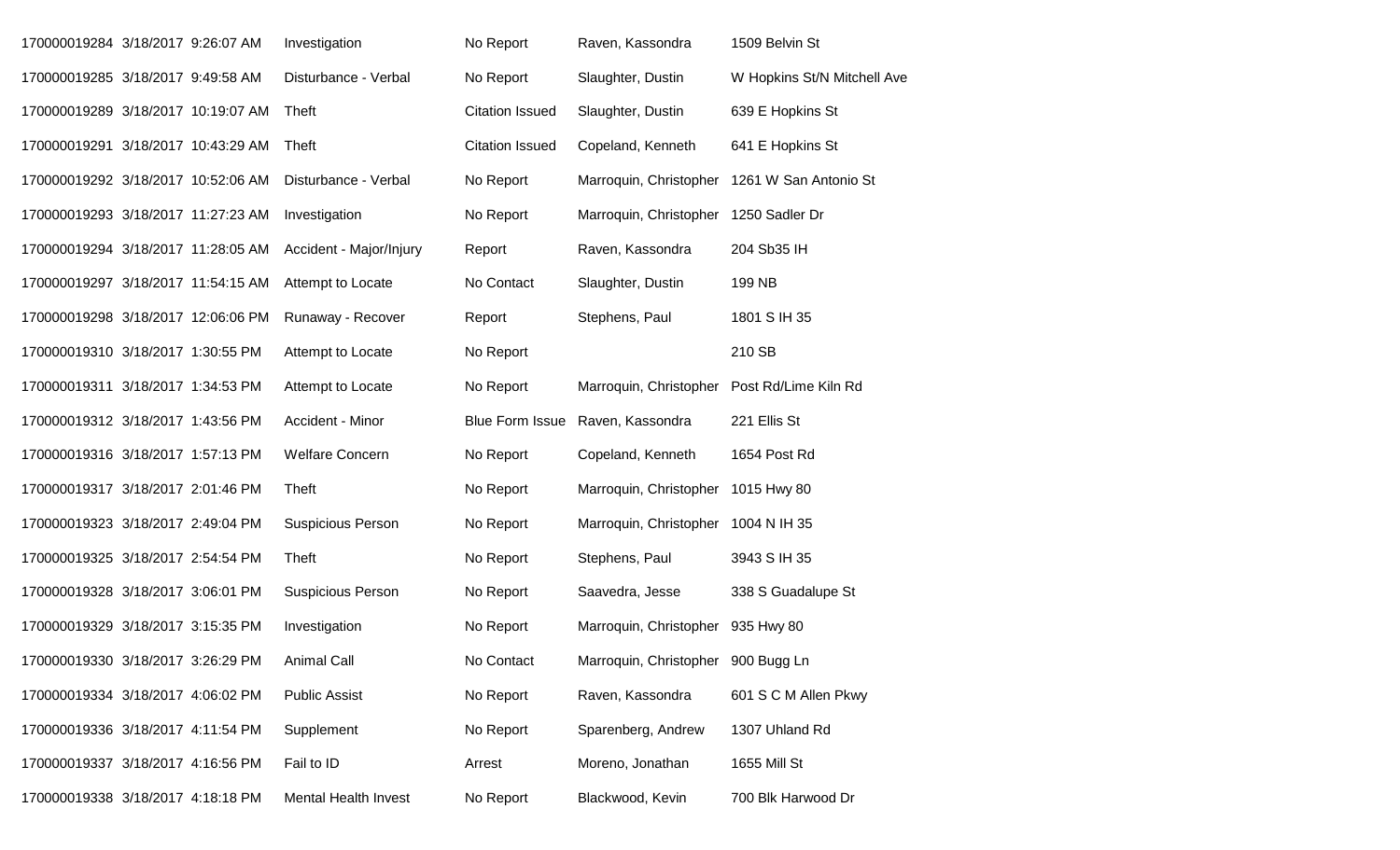| 170000019341 3/18/2017 4:41:20 PM | Theft                           | Refer To COPR | Stephens, Paul                    | 4205 S IH 35            |
|-----------------------------------|---------------------------------|---------------|-----------------------------------|-------------------------|
| 170000019343 3/18/2017 4:56:02 PM | Accident - Hit and Run          |               | Blue Form Issue Duckworth, Daniel | 920 Hwy 80              |
| 170000019344 3/18/2017 5:01:11 PM | Attempt to Locate               | No Report     |                                   | 204 Sb35 IH             |
| 170000019345 3/18/2017 5:05:15 PM | Disturbance - Noise             | Unfounded     | Duckworth, Daniel                 | 400BLK Riverside Dr     |
| 170000019346 3/18/2017 5:24:50 PM | <b>Suspicious Circumstances</b> | No Report     | Salinas, Hollie                   | 1290 Wonder World Dr    |
| 170000019347 3/18/2017 5:31:15 PM | <b>Public Intoxication</b>      | No Report     | Stephens, Paul                    | 3939 S IH 35            |
| 170000019348 3/18/2017 5:39:05 PM | Accident - Unknown              | Report        | Blackwood, Kevin                  | 210 NB                  |
| 170000019349 3/18/2017 5:50:54 PM | Disturbance - Verbal            | No Contact    | Duckworth, Daniel                 | 903 N IH 35             |
| 170000019351 3/18/2017 5:58:53 PM | <b>Civil Matter</b>             | Cancelled     |                                   | 1001 Hwy 123            |
| 170000019354 3/18/2017 6:14:50 PM | Burglary - Vehicle              | No Report     | Salinas, Hollie                   | 1751 Valencia Way       |
| 170000019359 3/18/2017 6:51:04 PM | <b>Public Assist</b>            | No Report     | Stephens, Paul                    | 3939 S IH 35            |
| 170000019361 3/18/2017 6:54:07 PM | Information                     | No Report     | Fischer, Vincent                  | 2300 S IH 35            |
| 170000019365 3/18/2017 7:13:54 PM | <b>Discharged Firearm</b>       | No Report     | Moreno, Jonathan                  | 200blk Bandera St       |
| 170000019367 3/18/2017 7:20:03 PM | <b>Suspicious Person</b>        | No Report     | Cope, John                        | 329 W Hutchison St      |
| 170000019376 3/18/2017 7:57:28 PM | Disturbance - Verbal            | No Report     | Cope, John                        | 702 Bracewood Cir       |
| 170000019380 3/18/2017 8:07:18 PM | Assist Outside Agency           | No Report     | Moreno, Jonathan                  | 120 Fairview Rd         |
| 170000019385 3/18/2017 8:16:14 PM | <b>Assist Fire Department</b>   | No Report     | Allen, Ashley                     | 1655 Mill St            |
| 170000019387 3/18/2017 8:23:11 PM | Attempt to Locate               | No Report     |                                   | Hwy 123/Wonder World Dr |
| 170000019388 3/18/2017 8:24:03 PM | Attempt to Locate               | No Report     |                                   | 200 NB                  |
| 170000019389 3/18/2017 8:26:54 PM | <b>Suspicious Circumstances</b> | No Report     | Allen, Ashley                     | 1901 N IH 35            |
| 170000019396 3/18/2017 8:40:08 PM | <b>Criminal Mischief</b>        | No Report     | Allen, Ashley                     | 1354 Thorpe Ln          |
| 170000019397 3/18/2017 8:40:11 PM | <b>Barking Dog</b>              | No Contact    | Duckworth, Daniel                 | 412 S C M Allen Pkwy    |
| 170000019413 3/18/2017 9:19:13 PM | <b>Missing Person</b>           | No Report     | Fischer, Vincent                  | 800 N LBJ Dr            |
| 170000019415 3/18/2017 9:22:05 PM | Disturbance - Verbal            | No Report     | Allen, Ashley                     | 1250 Sadler Dr          |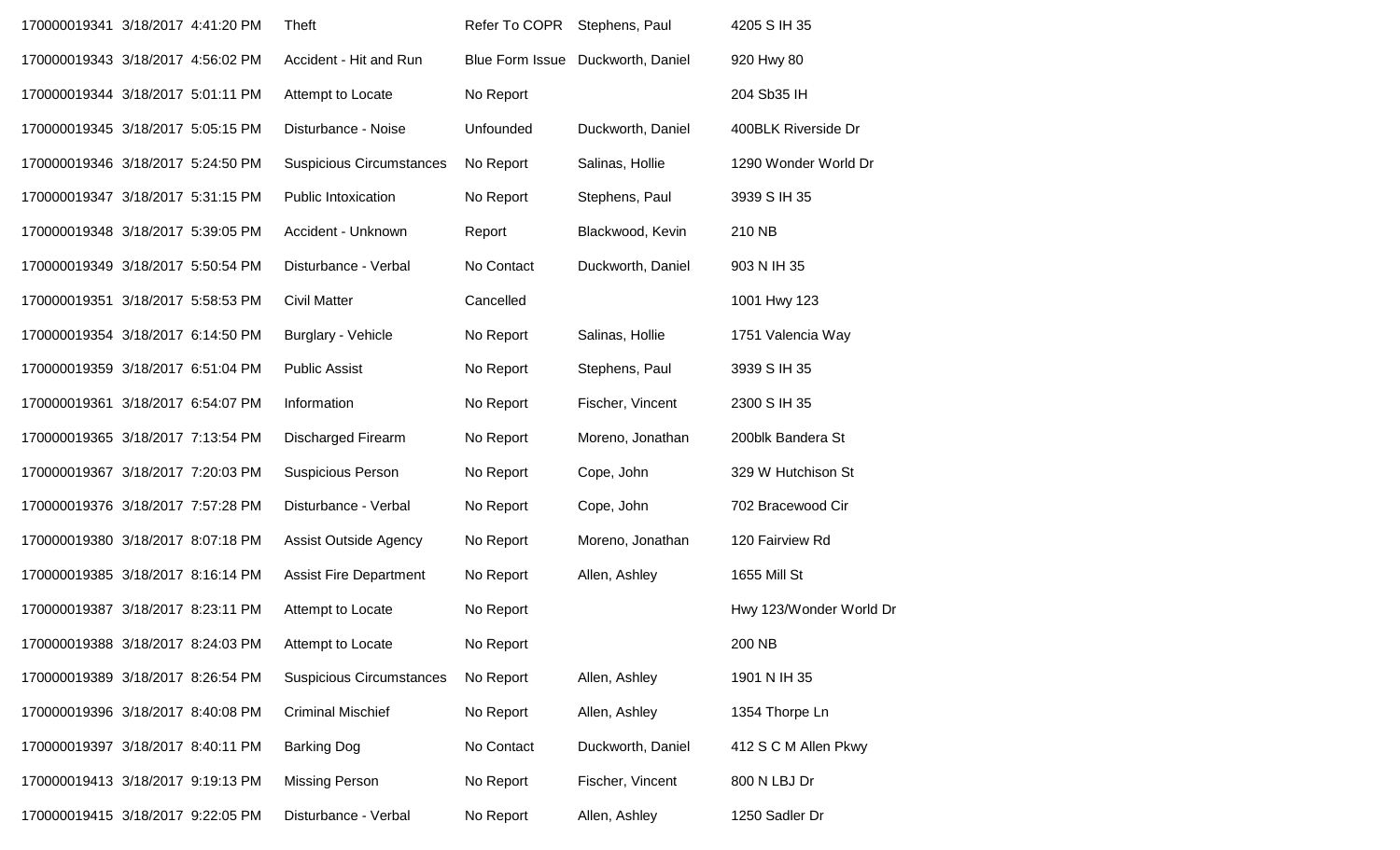| 170000019416 3/18/2017 9:23:59 PM  |  | Runaway                         | Report                 | Moreno, Jonathan | 2805 Hunter Rd           |
|------------------------------------|--|---------------------------------|------------------------|------------------|--------------------------|
| 170000019419 3/18/2017 9:46:22 PM  |  | <b>Suspicious Vehicle</b>       | <b>Multiple Arrest</b> | McGee, Miranda   | 411 N Guadalupe St       |
| 170000019422 3/18/2017 9:53:42 PM  |  | <b>Civil Matter</b>             | No Report              | Cope, John       | 1354 Thorpe Ln           |
| 170000019423 3/18/2017 9:57:08 PM  |  | <b>Discharged Firearm</b>       | No Report              | Wisener, Andrew  | Hamilton/Hazleton        |
| 170000019424 3/18/2017 9:58:59 PM  |  | Disturbance - Phys/Fight        | No Report              | Blackwood, Kevin | 503 Uhland Rd            |
| 170000019425 3/18/2017 10:06:59 PM |  | <b>Suspicious Vehicle</b>       | No Report              | Wisener, Andrew  | 1300blk Belvin St        |
| 170000019426 3/18/2017 10:08:59 PM |  | Disturbance - Noise             | No Report              | Pierce, Basil    | 650 E Hopkins St         |
| 170000019427 3/18/2017 10:09:22 PM |  | <b>Welfare Concern</b>          | No Report              | Cope, John       | W Hopkins St/N Bishop St |
| 170000019428 3/18/2017 10:15:16 PM |  | Disturbance - Verbal            | No Report              | Pierce, Basil    | 1261 W San Antonio St    |
| 170000019432 3/18/2017 10:26:54 PM |  | Disturbance - Verbal            | No Report              | Pierce, Basil    | 1304 W Hopkins St        |
| 170000019441 3/18/2017 10:31:56 PM |  | <b>Suspicious Circumstances</b> | No Report              | Allen, Ashley    | 812 S Guadalupe St       |
| 170000019442 3/18/2017 10:32:40 PM |  | Disturbance - Noise             | No Report              | Pierce, Basil    | 1261 W San Antonio St    |
| 170000019444 3/18/2017 10:42:13 PM |  | Disturbance - Noise             | Verbal Warning         | McGee, Miranda   | 1409 Sunflower Ln        |
| 170000019446 3/18/2017 10:51:07 PM |  | Attempt to Locate               | Verbal Warning         | Blackwood, Kevin | 202 NB                   |
| 170000019447 3/18/2017 10:51:28 PM |  | <b>Warrant Service</b>          | Arrest                 | Pierce, Basil    | 1302 W Hopkins St        |
| 170000019448 3/18/2017 10:51:34 PM |  | Disturbance - Noise             | Unfounded              | Seals, Bradley   | 100blk South Fork Rd     |
| 170000019450 3/18/2017 11:15:42 PM |  | <b>Criminal Trespass</b>        | No Report              | McGee, Miranda   | 1805 Peter Garza St      |
| 170000019456 3/18/2017 11:48:17 PM |  | Theft                           | Ref oth Agncy          |                  | 2300 S IH 35             |
| 170000019457 3/18/2017 11:53:56 PM |  | <b>Close Patrol</b>             | No Report              | McGee, Miranda   | 1100 Hilltop Dr          |
| 170000019459 3/18/2017 11:58:15 PM |  | Viol City Ordinance             | Verbal Warning         | Pierce, Basil    | 555 Cheatham St          |
| 170000019460 3/18/2017 11:59:44 PM |  | <b>Suspicious Vehicle</b>       | No Report              | Pierce, Basil    | 555 Cheatham St          |
| 170000019464 3/19/2017 12:20:19 AM |  | <b>Child Custody</b>            | No Report              | Pierce, Basil    | 415 Springtown Way       |
| 170000019465 3/19/2017 12:25:23 AM |  | <b>Suspicious Circumstances</b> | No Report              | McGee, Miranda   | 1011 Wonder World Dr     |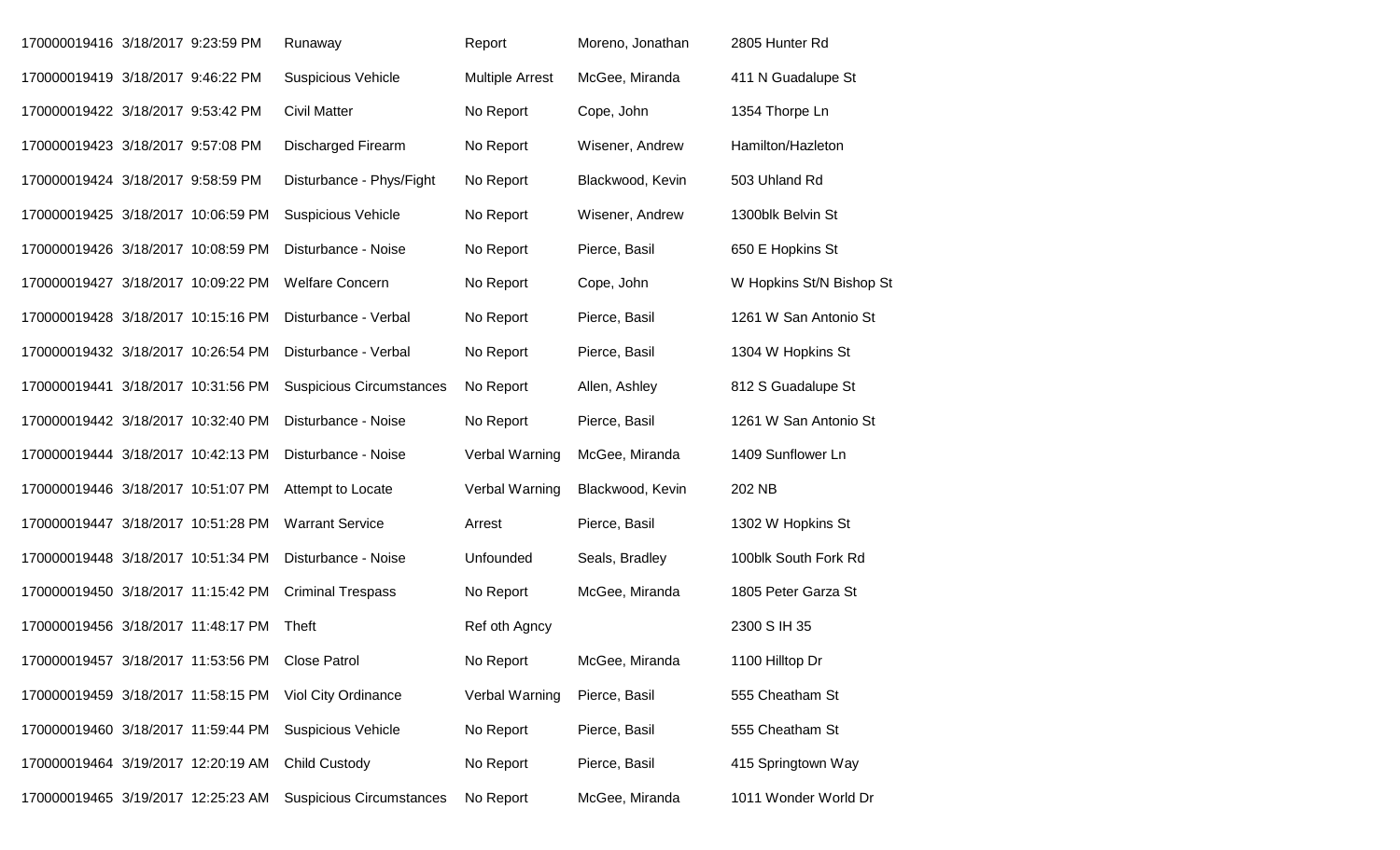| 170000019473 3/19/2017 12:55:05 AM |  | <b>Suspicious Vehicle</b>       | No Report      | Allen, Ashley     | 1400 N IH 35              |
|------------------------------------|--|---------------------------------|----------------|-------------------|---------------------------|
| 170000019477 3/19/2017 1:18:34 AM  |  | <b>Burglary - Vehicle</b>       | Refer To COPR  | McGee, Miranda    | 1100 Patton St            |
| 170000019480 3/19/2017 1:25:26 AM  |  | <b>Burglary - Habitation</b>    | No Report      | Seals, Bradley    | 1111 Avalon Ave           |
| 170000019481 3/19/2017 1:25:54 AM  |  | Pedestrian Stop                 | No Report      | Allen, Ashley     | 100 N Guadalupe St        |
| 170000019483 3/19/2017 1:28:45 AM  |  | <b>Suspicious Vehicle</b>       | No Report      | Duckworth, Daniel | 1164 Hilltop Dr           |
| 170000019484 3/19/2017 1:30:22 AM  |  | Pedestrian Stop                 | No Report      | Allen, Ashley     | 100 N Guadalupe St        |
| 170000019485 3/19/2017 1:32:01 AM  |  | Suspicious Person               | Unfounded      | Moreno, Jonathan  | 1101 E River Ridge Pkwy   |
| 170000019486 3/19/2017 1:34:47 AM  |  | <b>Public Intoxication</b>      | No Report      | Fischer, Vincent  | 126 S Guadalupe St        |
| 170000019491 3/19/2017 1:58:10 AM  |  | <b>Discharged Firearm</b>       | No Report      | Duckworth, Daniel | 622 Georgia St            |
| 170000019494 3/19/2017 2:09:09 AM  |  | Disturbance - Phys/Fight        | No Report      | Kennedy, Kye      | N LBJ Dr/E San Antonio St |
| 170000019495 3/19/2017 2:11:13 AM  |  | Disturbance - Phys/Fight        | No Report      | Seals, Bradley    | 100 N Guadalupe St        |
| 170000019497 3/19/2017 2:15:28 AM  |  | <b>Suspicious Vehicle</b>       | No Report      | Salinas, Hollie   | 1430 N IH 35              |
| 170000019500 3/19/2017 2:29:49 AM  |  | <b>Assist EMS</b>               | No Report      | Seals, Bradley    | 735 Easton Dr             |
| 170000019502 3/19/2017 2:39:25 AM  |  | Investigation                   | No Report      | Allen, Ashley     | 1150 E River Ridge Pkwy   |
| 170000019503 3/19/2017 2:54:58 AM  |  | Information                     | No Report      | Allen, Ashley     | 1150 E River Ridge Pkwy   |
| 170000019504 3/19/2017 2:55:48 AM  |  | <b>Suspicious Vehicle</b>       | No Report      | Salinas, Hollie   | 105 Wonder World Dr       |
| 170000019505 3/19/2017 3:13:23 AM  |  | <b>Suspicious Circumstances</b> | Ref oth Agncy  |                   | 2300 S IH 35              |
| 170000019506 3/19/2017 3:22:01 AM  |  | Suspicious Person               | No Report      | Wisener, Andrew   | 1314 W San Antonio St     |
| 170000019508 3/19/2017 3:30:01 AM  |  | Disturbance - Phys/Fight        | No Report      | Seals, Bradley    | 913 N IH 35               |
| 170000019509 3/19/2017 3:32:53 AM  |  | Disturbance - Verbal            | No Contact     | McGee, Miranda    | 1141 N IH 35              |
| 170000019510 3/19/2017 3:33:48 AM  |  | Disturbance - Noise             | Unfounded      | Pierce, Basil     | 200 Robbie Ln             |
| 170000019511 3/19/2017 3:43:45 AM  |  | <b>Barking Dog</b>              | No Report      | Wisener, Andrew   | 2000blk Castle Gate Cir   |
| 170000019514 3/19/2017 4:01:59 AM  |  | Viol City Ordinance             | Verbal Warning | Pierce, Basil     | 627 E Hopkins St          |
| 170000019515 3/19/2017 4:14:55 AM  |  | Investigation                   | No Report      | Wisener, Andrew   | 600 Leah Ave              |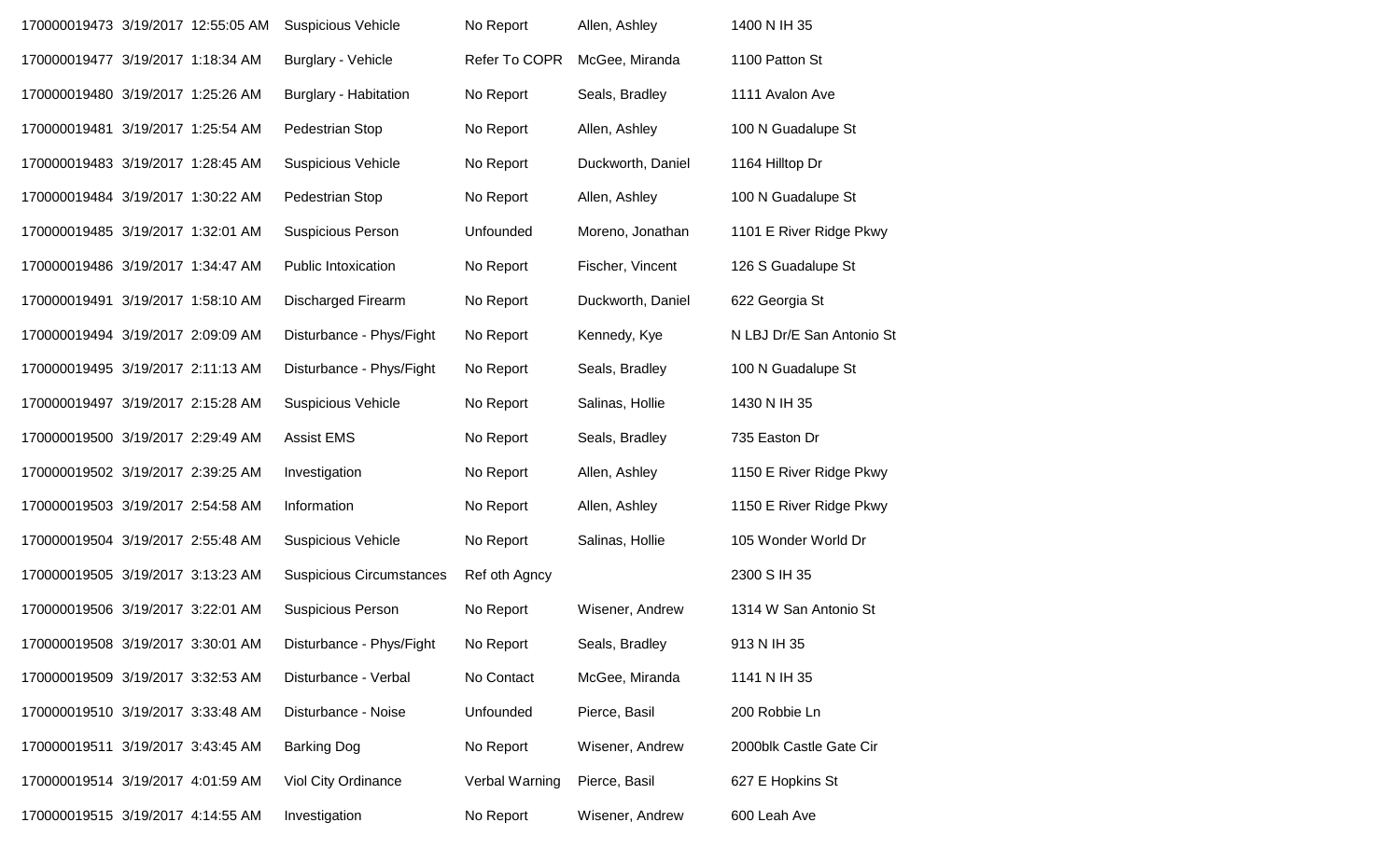| 170000019516 3/19/2017 4:17:54 AM  |  | Information                     | No Report              |                                        | N LBJ Dr/E Hutchison St         |
|------------------------------------|--|---------------------------------|------------------------|----------------------------------------|---------------------------------|
| 170000019517 3/19/2017 4:56:45 AM  |  | <b>Suspicious Person</b>        | No Report              | McGee, Miranda                         | 650 River Rd                    |
| 170000019518 3/19/2017 5:18:28 AM  |  | <b>Criminal Trespass</b>        | Arrest                 | Seals, Bradley                         | 416 Lindsey St                  |
| 170000019521 3/19/2017 6:27:14 AM  |  | Disturbance - Noise             | Unfounded              | Blackwood, Kevin                       | 800blk Sagewood Trl             |
| 170000019522 3/19/2017 7:08:57 AM  |  | <b>Criminal Trespass</b>        | No Report              | Raven, Kassondra                       | 1301 Wonder World Dr            |
| 170000019523 3/19/2017 8:40:32 AM  |  | Accident - Minor                | <b>Blue Form Issue</b> | Marroquin, Christopher                 | Aquarena Springs Dr/E Access Rd |
| 170000019524 3/19/2017 8:46:42 AM  |  | <b>Civil Matter</b>             | No Report              | Saavedra, Jesse                        | 2300 S IH 35                    |
| 170000019526 3/19/2017 9:02:16 AM  |  | <b>Barking Dog</b>              | No Report              | Castillo, Daniel                       | 127 E Hillcrest Dr              |
| 170000019527 3/19/2017 9:04:05 AM  |  | Investigation                   | No Report              | Slaughter, Dustin                      | 600 Leah Ave                    |
| 170000019528 3/19/2017 9:06:30 AM  |  | <b>Suspicious Circumstances</b> | No Report              | Marroquin, Christopher                 | 1624 Aquarena Springs Dr        |
| 170000019529 3/19/2017 9:11:57 AM  |  | <b>Criminal Mischief</b>        | No Report              | Marroquin, Christopher 920 Hwy 80      |                                 |
| 170000019530 3/19/2017 9:26:58 AM  |  | Disturbance - Phys/Fight        | Arrest                 | Marroquin, Christopher 1180 Thorpe Ln  |                                 |
| 170000019531 3/19/2017 9:33:34 AM  |  | <b>Welfare Concern</b>          | No Report              | Raven, Kassondra                       | 3939 S IH 35                    |
| 170000019532 3/19/2017 9:59:05 AM  |  | <b>Public Assist</b>            | No Report              | Raven, Kassondra                       | 2300 S IH 35                    |
| 170000019538 3/19/2017 11:14:54 AM |  | Unsecured/Open Building         | No Report              | Raven, Kassondra                       | 2586 S IH 35                    |
| 170000019539 3/19/2017 11:16:06 AM |  | <b>Community Contact</b>        | No Report              | Slaughter, Dustin                      | 404 Broadway St                 |
| 170000019540 3/19/2017 11:36:03 AM |  | Disturbance - Verbal            | No Report              | Raven, Kassondra                       | 149 Sherwood Dr                 |
| 170000019541 3/19/2017 11:39:37 AM |  | <b>Public Assist</b>            | No Report              | Raven, Kassondra                       | 2300 S IH 35                    |
| 170000019547 3/19/2017 12:21:12 PM |  | Disturbance - Verbal            | No Report              | Raven, Kassondra                       | 149 Sherwood Dr                 |
| 170000019548 3/19/2017 12:22:44 PM |  | <b>Child Custody</b>            | No Report              | Verver, Elias                          | 1701 River Rd                   |
| 170000019549 3/19/2017 12:29:09 PM |  | Disturbance - Noise             | No Report              | Castillo, Daniel                       | 133 South Fork Rd               |
| 170000019550 3/19/2017 12:30:24 PM |  | <b>Public Assist</b>            | No Report              | Castillo, Daniel                       | Aquarena Springs Dr/RR Tracks   |
| 170000019553 3/19/2017 12:44:00 PM |  | Vehicle Theft                   | Report                 | Marroquin, Christopher 1111 Avalon Ave |                                 |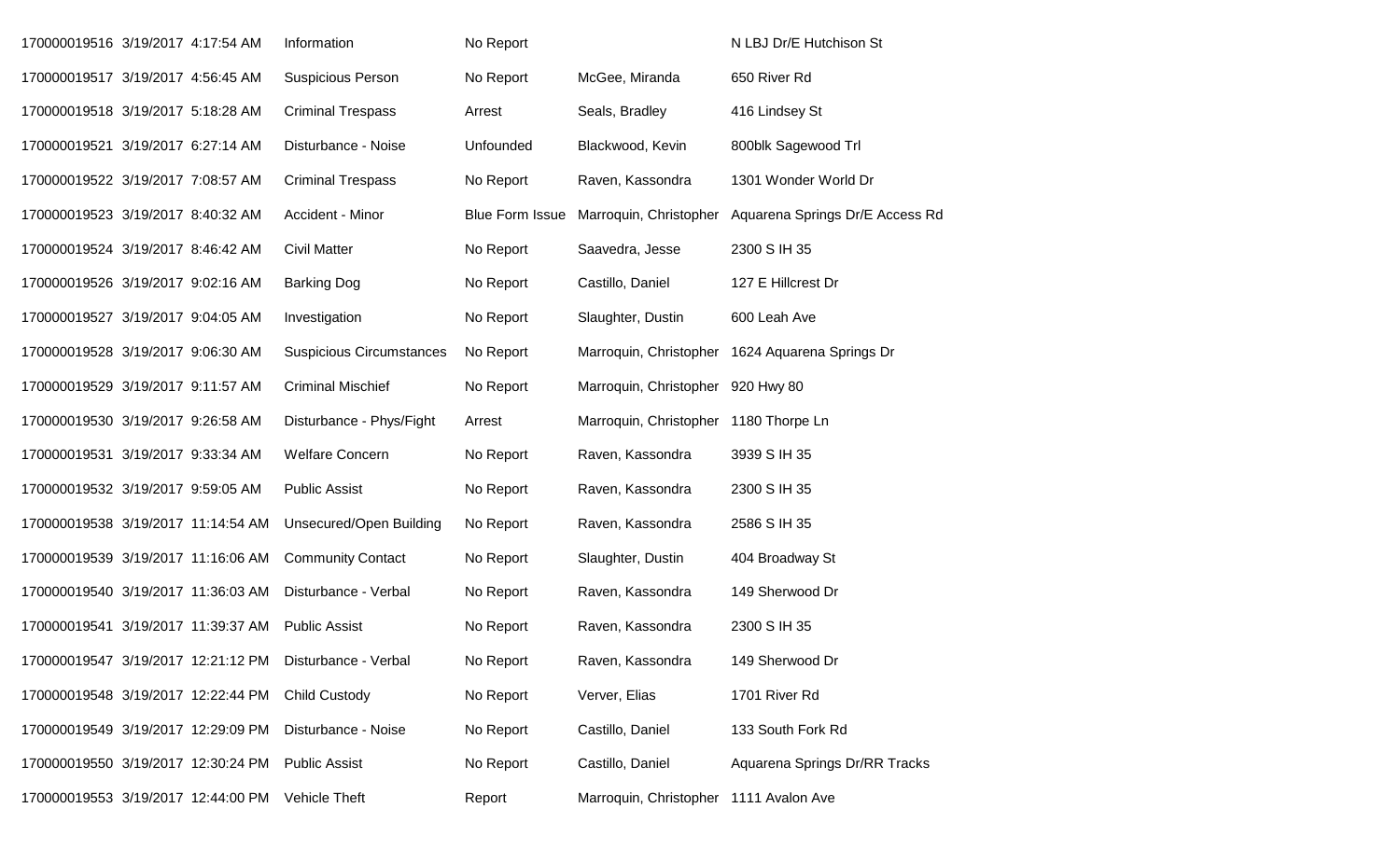| 170000019554 3/19/2017 12:50:29 PM |  | Vehicle Theft                   | Ignore                 |                                     | 1111 Avalon Ave                                |
|------------------------------------|--|---------------------------------|------------------------|-------------------------------------|------------------------------------------------|
| 170000019556 3/19/2017 1:01:33 PM  |  | <b>Burglary - Habitation</b>    | No Report              | Saavedra, Jesse                     | 111 Nichols Dr                                 |
| 170000019558 3/19/2017 1:15:41 PM  |  | <b>Suspicious Circumstances</b> | No Report              | Castillo, Daniel                    | 928 Hwy 80                                     |
| 170000019559 3/19/2017 1:28:22 PM  |  | <b>Assist Fire Department</b>   | Cancelled              | Castillo, Daniel                    | 1506 S IH 35                                   |
| 170000019560 3/19/2017 1:33:14 PM  |  | Attempt to Locate               | No Report              |                                     | 200 NB                                         |
| 170000019561 3/19/2017 1:50:47 PM  |  | Accident - Minor                | Blue Form Issue        | Stephens, Paul                      | 4001 S IH 35                                   |
| 170000019562 3/19/2017 1:53:01 PM  |  | Investigation                   | <b>Citation Issued</b> | Roberts, Nelson                     | San Marcos Wildlife Park Pole WL2              |
| 170000019563 3/19/2017 2:10:18 PM  |  | Disturbance - Verbal            | No Contact             | Raven, Kassondra                    | 1250 Sadler Dr                                 |
| 170000019565 3/19/2017 2:16:25 PM  |  | <b>Assist EMS</b>               | No Report              | Raven, Kassondra                    | 1301 Wonder World Dr                           |
| 170000019567 3/19/2017 2:21:01 PM  |  | <b>Suspicious Circumstances</b> | No Report              | Slaughter, Dustin                   | 1050 McKinley Place Dr                         |
| 170000019568 3/19/2017 2:32:02 PM  |  | Information                     | No Report              |                                     | 2300 S IH 35                                   |
| 170000019569 3/19/2017 2:38:50 PM  |  | Attempt to Locate               | No Report              | Wray, Andrew                        | 1307 Uhland Rd                                 |
| 170000019570 3/19/2017 2:44:01 PM  |  | <b>Suspicious Vehicle</b>       | No Report              | Slaughter, Dustin                   | 1891 Medical Pkwy                              |
| 170000019573 3/19/2017 2:50:10 PM  |  | <b>Criminal Mischief</b>        | Refer To COPR          | Marroquin, Christopher 1655 Mill St |                                                |
| 170000019574 3/19/2017 2:50:57 PM  |  | Assault                         | Report                 |                                     | Marroquin, Christopher 1101 E River Ridge Pkwy |
| 170000019576 3/19/2017 3:09:42 PM  |  | Accident - Minor                | <b>Accident Report</b> | Saavedra, Jesse                     | 311 W Hopkins St                               |
| 170000019577 3/19/2017 3:10:57 PM  |  | Accident - Minor                |                        | Blue Form Issue Slaughter, Dustin   | 5100blk S IH 35                                |
| 170000019579 3/19/2017 3:26:28 PM  |  | Attempt to Locate               | No Report              |                                     | 201 NB                                         |
| 170000019580 3/19/2017 3:26:47 PM  |  | <b>Public Assist</b>            | No Report              | Saavedra, Jesse                     | 1800 Old Ranch Road 12                         |
| 170000019581 3/19/2017 3:26:58 PM  |  | Theft                           | Ref oth Agncy          |                                     | 2300 S IH 35                                   |
| 170000019582 3/19/2017 3:31:14 PM  |  | Investigation                   | No Report              | Roberts, Nelson                     | 2661 N IH 35                                   |
| 170000019583 3/19/2017 3:33:00 PM  |  | Suspicious Person               | No Report              | Raven, Kassondra                    | 2913 Hunter Rd                                 |
| 170000019586 3/19/2017 3:39:22 PM  |  | Harassment                      | No Report              | Raven, Kassondra                    | 2300 S IH 35                                   |
| 170000019589 3/19/2017 3:55:20 PM  |  | Investigation                   | Warning                | Roberts, Nelson                     | 3209 N IH 35                                   |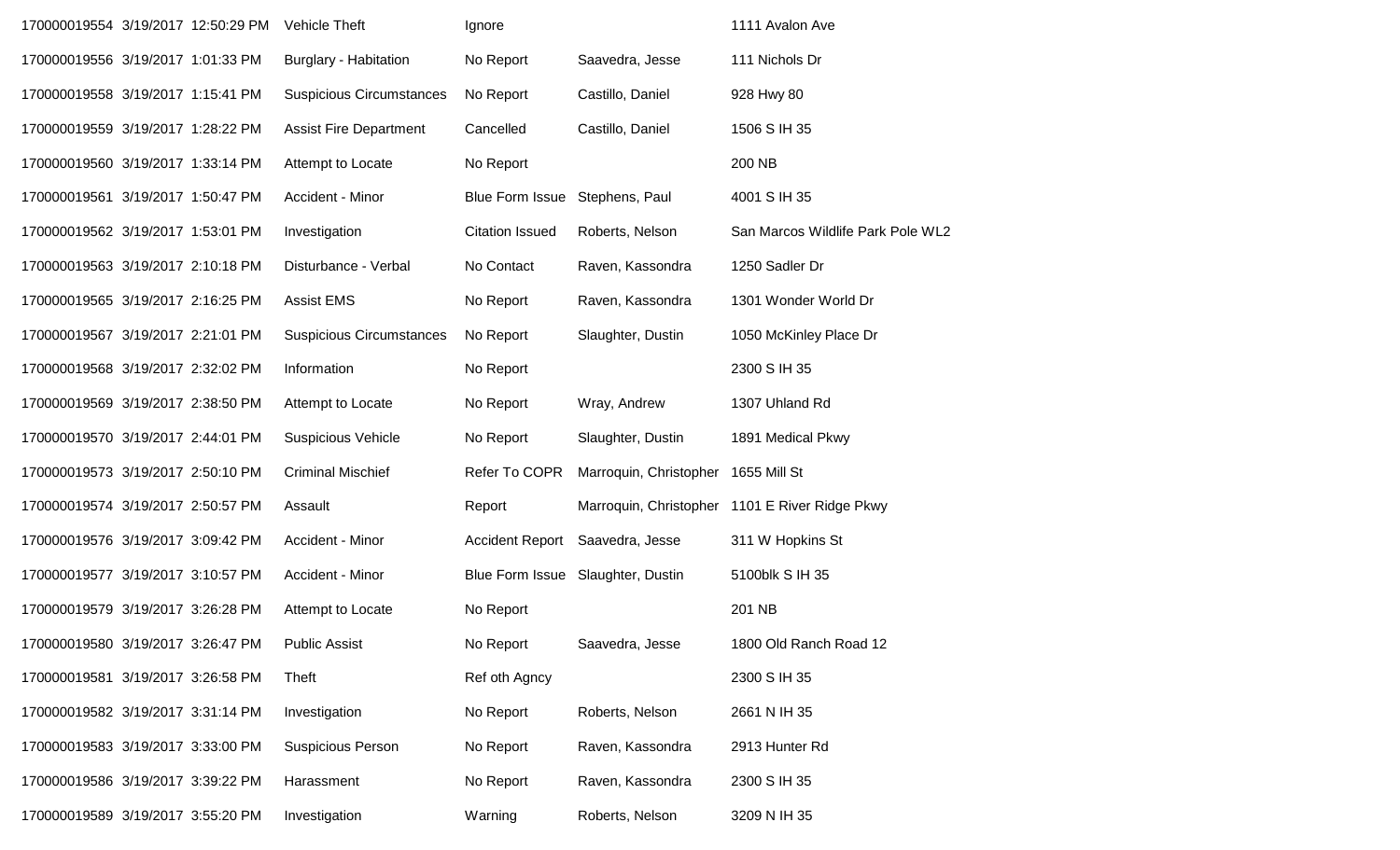| 170000019590 3/19/2017 4:21:52 PM |  | <b>Criminal Trespass</b> | No Contact             | Fischer, Vincent  | 117 E Hopkins St            |
|-----------------------------------|--|--------------------------|------------------------|-------------------|-----------------------------|
| 170000019591 3/19/2017 4:24:09 PM |  | Disturbance - Noise      | Unfounded              | Moreno, Jonathan  | 105 Rock Bluff Ln           |
| 170000019592 3/19/2017 4:27:54 PM |  | Attempt to Locate        | No Report              |                   | E Access Rd/Hwy 123         |
| 170000019593 3/19/2017 4:32:30 PM |  | Attempt to Locate        | Ignore                 |                   | Broadway St/Hwy 123         |
| 170000019597 3/19/2017 4:59:17 PM |  | <b>Alcohol Violation</b> | Verbal Warning         | Roberts, Nelson   | 600 Cape Rd                 |
| 170000019598 3/19/2017 5:05:17 PM |  | Accident - Minor         | Report                 | Blackwood, Kevin  | 200 NB                      |
| 170000019601 3/19/2017 5:12:29 PM |  | Accident - Minor         | <b>Blue Form Issue</b> | Blackwood, Kevin  | 2300 S IH 35                |
| 170000019603 3/19/2017 5:25:54 PM |  | Fire- Mutual Aid         | Cancelled              |                   | Hwy 21/Yarrington           |
| 170000019605 3/19/2017 5:35:54 PM |  | Disturbance - Phys/Fight | No Report              | Moreno, Jonathan  | 1901 N IH 35                |
| 170000019606 3/19/2017 5:41:14 PM |  | Theft                    | Refer To COPR          | Moreno, Jonathan  | 1650 River Rd               |
| 170000019608 3/19/2017 5:56:30 PM |  | Attempt to Locate        | Refer To COPR          | Fischer, Vincent  | Wonder World Dr/E Access Rd |
| 170000019609 3/19/2017 6:02:42 PM |  | <b>Missing Person</b>    | Cancelled              |                   | 3939 S IH 35                |
| 170000019611 3/19/2017 6:12:59 PM |  | Disturbance - Noise      | Verbal Warning         | Moreno, Jonathan  | 1111 Avalon Ave             |
| 170000019612 3/19/2017 6:14:23 PM |  | Suspicious Person        | No Report              | Blackwood, Kevin  | 316 W Hopkins St            |
| 170000019613 3/19/2017 6:18:02 PM |  | Accident - Minor         | No Report              | Moreno, Jonathan  | 199 NB                      |
| 170000019614 3/19/2017 6:19:17 PM |  | Accident - Hit and Run   | No Report              | Moreno, Jonathan  | 199 NB                      |
| 170000019618 3/19/2017 7:01:52 PM |  | Accident - Minor         | <b>Blue Form Issue</b> | Fischer, Vincent  | 401 E Hopkins St            |
| 170000019619 3/19/2017 7:03:00 PM |  | Suspicious Person        | Arrest                 | Duckworth, Daniel | 1818 Old Ranch Road 12      |
| 170000019623 3/19/2017 7:15:03 PM |  | <b>Suspicious Person</b> | No Report              | Fischer, Vincent  | E Sessom Dr/University Dr   |
| 170000019627 3/19/2017 7:56:43 PM |  | Theft                    | Refer To COPR          | Moreno, Jonathan  | 180 Palermo Dr              |
| 170000019628 3/19/2017 7:57:01 PM |  | Attempt to Locate        | No Report              |                   | 210 SB                      |
| 170000019630 3/19/2017 8:17:36 PM |  | <b>Child Custody</b>     | No Report              | Blackwood, Kevin  | 1001 E McCarty Ln           |
| 170000019631 3/19/2017 8:18:24 PM |  | <b>Welfare Concern</b>   | Cancelled              | McGee, Miranda    | 555 Cheatham St             |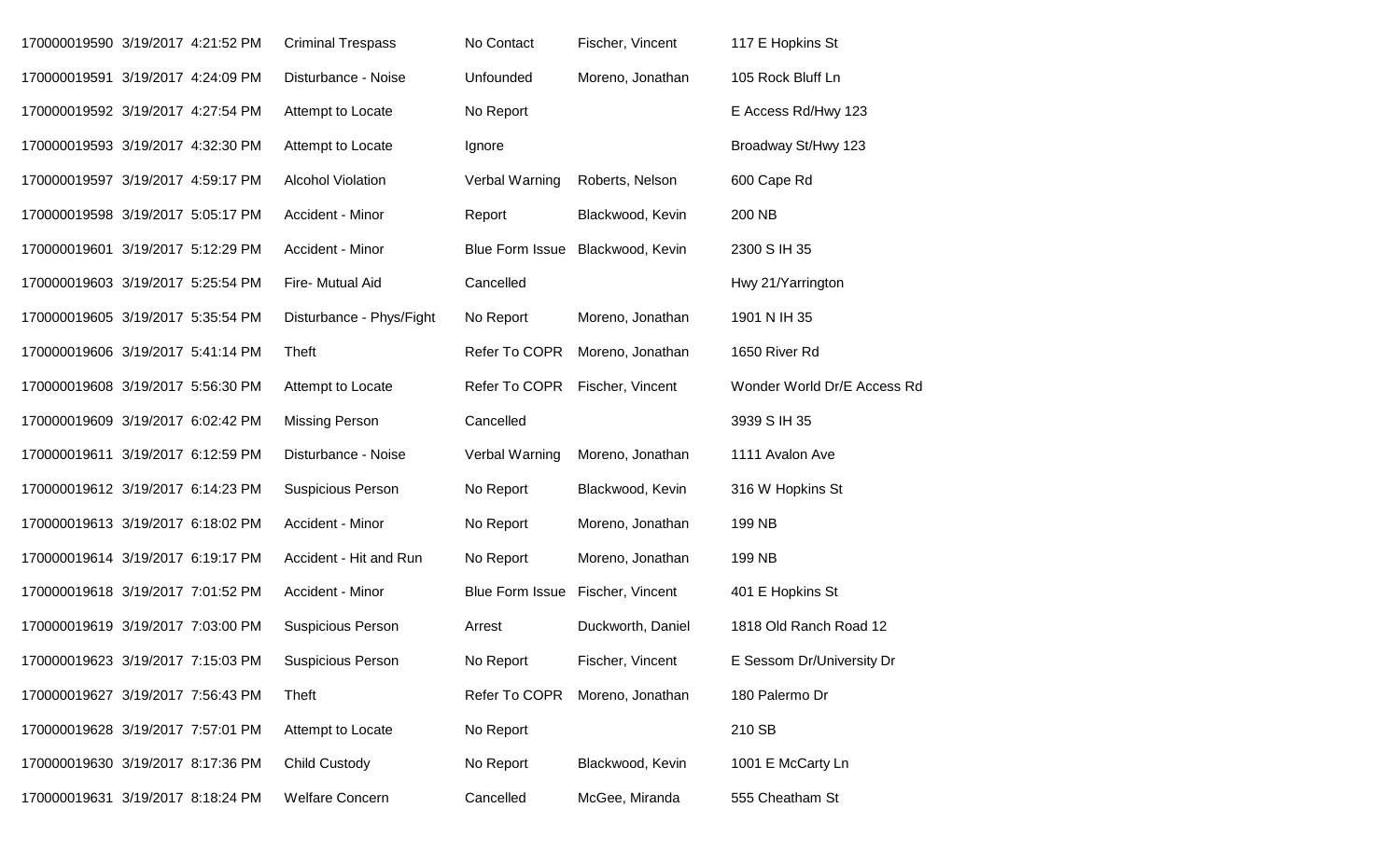| 170000019632 3/19/2017 8:25:26 PM  |  | Accident - Minor                | Cancelled              | McGee, Miranda    | 204 Sb35 IH              |
|------------------------------------|--|---------------------------------|------------------------|-------------------|--------------------------|
| 170000019633 3/19/2017 8:33:46 PM  |  | Disturbance - Verbal            | Unfounded              | McGee, Miranda    | 328 Wavell St            |
| 170000019637 3/19/2017 8:55:41 PM  |  | Investigation                   | No Report              | Allen, Ashley     | 2300 S IH 35             |
| 170000019638 3/19/2017 8:56:59 PM  |  | <b>Civil Matter</b>             | No Report              | Moreno, Jonathan  | 1635 Aquarena Springs Dr |
| 170000019640 3/19/2017 9:07:27 PM  |  | Harassment                      | No Report              | Blackwood, Kevin  | 2300 S IH 35             |
| 170000019641 3/19/2017 9:11:22 PM  |  | Disturbance - Noise             | <b>Citation Issued</b> | McGee, Miranda    | 1103 Marshall St         |
| 170000019645 3/19/2017 9:35:32 PM  |  | <b>Suspicious Person</b>        | No Report              | Seals, Bradley    | 102 N IH 35              |
| 170000019650 3/19/2017 9:57:44 PM  |  | <b>Welfare Concern</b>          | No Report              | Pierce, Basil     | 401 N Fredericksburg St  |
| 170000019652 3/19/2017 10:23:24 PM |  | <b>Suspicious Vehicle</b>       | No Report              | Contreras, Ysidro | 1100blk Advance St       |
| 170000019653 3/19/2017 10:30:43 PM |  | Disturbance - Noise             | Verbal Warning         | Contreras, Ysidro | 1108 Cheatham St         |
| 170000019656 3/19/2017 10:55:34 PM |  | <b>Public Assist</b>            | No Report              | Salinas, Hollie   | 690 Centerpoint Rd       |
| 170000019657 3/19/2017 10:55:44 PM |  | Vehicle Theft                   | No Report              | Contreras, Ysidro | 1005 N IH 35             |
| 170000019659 3/19/2017 10:58:56 PM |  | Disturbance - Noise             | No Report              | Moreno, Jonathan  | 1111 Avalon Ave          |
| 170000019661 3/19/2017 11:05:54 PM |  | <b>Discharged Firearm</b>       | Cancelled              | Duckworth, Daniel | 401 N Fredericksburg St  |
| 170000019665 3/19/2017 11:46:46 PM |  | <b>Suspicious Circumstances</b> | No Report              | Moreno, Jonathan  | 1350 N LBJ Dr            |
| 170000019667 3/19/2017 11:59:07 PM |  | <b>Animal Call</b>              | No Report              | Wisener, Andrew   | 1214 W Hopkins St        |
| 170000019668 3/20/2017 12:02:57 AM |  | <b>Public Assist</b>            | No Report              | Allen, Ashley     | 2300 S IH 35             |
| 170000019673 3/20/2017 12:18:09 AM |  | <b>Public Assist</b>            | No Report              | Moreno, Jonathan  | 1610 N IH 35             |
| 170000019678 3/20/2017 12:36:35 AM |  | <b>Suspicious Vehicle</b>       | No Report              | Moreno, Jonathan  | N LBJ Dr/Elm Hill Ct     |
| 170000019680 3/20/2017 12:42:10 AM |  | Disturbance - Noise             | Unfounded              | Contreras, Ysidro | 1647 Post Rd             |
| 170000019685 3/20/2017 12:59:09 AM |  | <b>Suspicious Vehicle</b>       | No Report              | Contreras, Ysidro | 1632 Post Rd             |
| 170000019687 3/20/2017 1:05:21 AM  |  | <b>Suspicious Person</b>        | Arrest                 | McGee, Miranda    | 1201 Thorpe Ln           |
| 170000019689 3/20/2017 1:21:19 AM  |  | Attempt to Locate               | No Report              |                   | 201 SB                   |
| 170000019692 3/20/2017 1:29:16 AM  |  | <b>Welfare Concern</b>          | No Report              | McGee, Miranda    | 202 University Dr        |